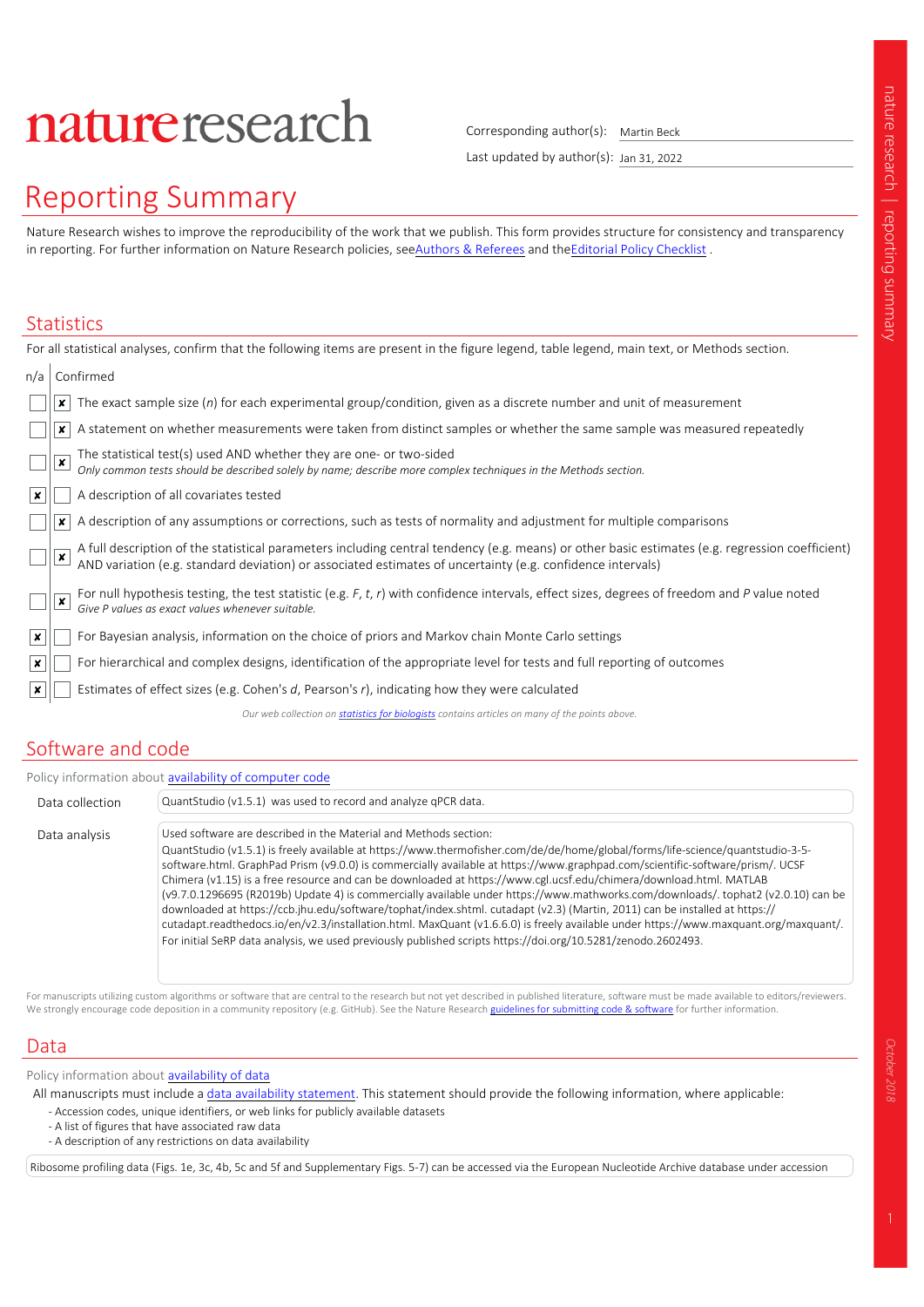nature research | rep orting sum mary

code PRJEB46361 and PRJEB50305. Mass spectrometry (Fig. 6c and Supplementary Fig. 8b) data is deposited a ProteomeXchange via PRIDE and can be accessed via PXD030626 and PXD028413.

The previously published structures for 4XMM [10.2210/pdb4XMM/pdb] (Fig. 3a: Seh1-Nup85 dimer within the Nup84 subcomplex), 4BZK [10.2210/pdb4BZK/pdb] (Figs. 4c, 4d and 4f: COPII coat consisting of Sec13-Sec31), 3MZK [10.2210/pdb3MZK/pdb] (Figs. 4e and 4f: Sec13-Sec16 complex) and 5CWS [10.2210/pdb5CWS/ pdb] (Figs. 5a and 6a: Central transport Nup-trimer) and the integrative structure of the cytoplasmic filaments [10.1038/nature26003; 10.5281/zenodo.1194547] (Fig. 5d) are accessible at the Protein Data Bank. The electron density map (EMD-10198) of the NPC is deposited at EMBD [doi:10.1038/s41586-020-2670-5] (Fig. 1a). The script suite for selective ribosome profiling can be found on Zenedo (https://doi.org/10.5281/zenodo.2602493) and which included the required reference genome files for the coding and non-coding genome of Saccharomyces cerevisiae (R64-1-1).

## Field-specific reporting

Please select the one below that is the best fit for your research. If you are not sure, read the appropriate sections before making your selection.  $\boxed{\mathbf{x}}$  Life sciences **Exercise Behavioural & social sciences** Ecological, evolutionary & environmental sciences

For a reference copy of the document with all sections, see nature.com/documents/nr-reporting-summary-flat.pdf

## Life sciences study design

|                 | All studies must disclose on these points even when the disclosure is negative.                                                                                                                                                                                  |
|-----------------|------------------------------------------------------------------------------------------------------------------------------------------------------------------------------------------------------------------------------------------------------------------|
| Sample size     | We did not perform sample size calculations and planned our experiments in analogy to previously published articles such as Shiber et al.<br>(2018).                                                                                                             |
| Data exclusions | No data was excluded from the analyses                                                                                                                                                                                                                           |
| Replication     | A minimum of two independent biological replicates for RIP-qPCR, SeRP experiments and mass spectrometry experiments. Detailed number of<br>replicates are indicated in figure legends and in the Statistics and Data Reproducibility section of the the Methods. |
| Randomization   | The biochemical approaches on yeast did not require randomization.                                                                                                                                                                                               |
| <b>Blinding</b> | The biochemical approaches on yeast did not require blinding.                                                                                                                                                                                                    |

## Reporting for specific materials, systems and methods

We require information from authors about some types of materials, experimental systems and methods used in many studies. Here, indicate whether each material, system or method listed is relevant to your study. If you are not sure if a list item applies to your research, read the appropriate section before selecting a response.

| Materials & experimental systems                | <b>Methods</b>               |  |
|-------------------------------------------------|------------------------------|--|
| Involved in the study<br>n/a                    | Involved in the study<br>n/a |  |
| Antibodies                                      | ChIP-seg<br>л.               |  |
| Eukaryotic cell lines                           | Flow cytometry<br>×          |  |
| $\boldsymbol{x}$<br>Palaeontology               | MRI-based neuroimaging<br>×  |  |
| Animals and other organisms<br>$\boldsymbol{x}$ |                              |  |
| $\boldsymbol{x}$<br>Human research participants |                              |  |
| Clinical data<br>$\boldsymbol{x}$               |                              |  |

#### Antibodies

| Antibodies used | Monoclonal antibody against StrepII-tag (1:1,000) was purchased from abcam (EPR12666; ab180957; Lot. No. GR3212622-7) and<br>anti-rabbit IgG, HRP-linked antibody (1:10,000) was purchased from Jackson ImmunoResearch.                                                                                                                                                                                                                                                                                                                 |
|-----------------|-----------------------------------------------------------------------------------------------------------------------------------------------------------------------------------------------------------------------------------------------------------------------------------------------------------------------------------------------------------------------------------------------------------------------------------------------------------------------------------------------------------------------------------------|
| Validation      | Antibodies were successfully used in previous studies (compare to manufacture's references that the anti-Strepll antibody is<br>species independent). Additionally, incubating both antibodies on membranes in BY4741 wildtype lysate and mock pull downs<br>did not generate detectable chemiluminescent signal (negative control, data shown in the Source Data file). The anti-rabbit IgG<br>antibody was previously shown to bind to rabbit-antibodys and we would like to refer to Mackmull et al. Mol Cell Proteomics.<br>(2015). |